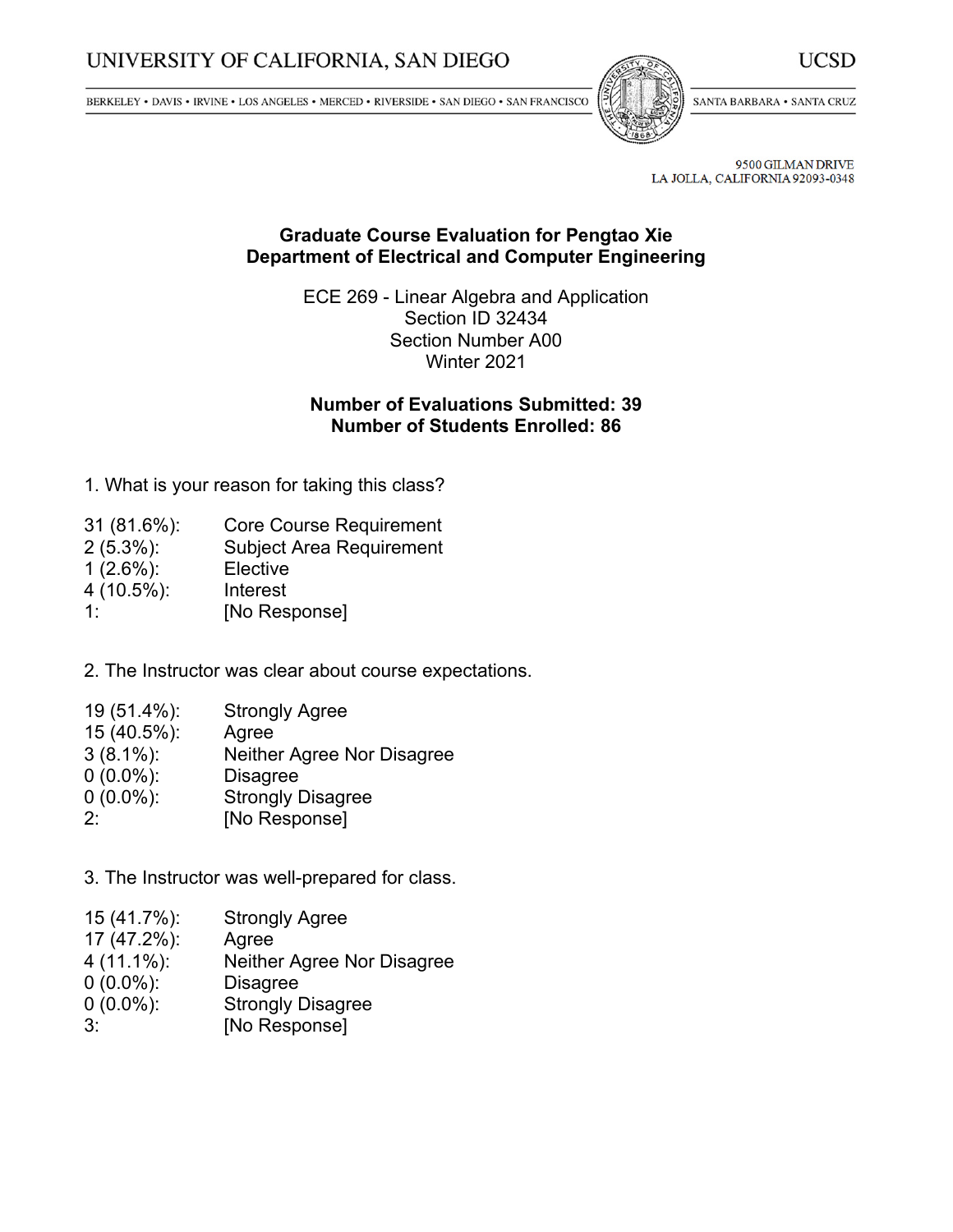4. The Instructor organized class activities in <sup>a</sup> way that promoted learning.

| 14 (38.9%):   | <b>Strongly Agree</b>      |
|---------------|----------------------------|
| 14 (38.9%):   | Agree                      |
| $6(16.7\%)$ : | Neither Agree Nor Disagree |
| $2(5.6\%)$ :  | <b>Disagree</b>            |
| $0(0.0\%)$ :  | <b>Strongly Disagree</b>   |
| $3^{\cdot}$   | [No Response]              |

5. The Instructor promoted and encouraged questions and discussion.

| 18 (48.6%):   | <b>Strongly Agree</b>      |
|---------------|----------------------------|
| 14 (37.8%):   | Agree                      |
| $5(13.5\%)$ : | Neither Agree Nor Disagree |
| $0(0.0\%)$ :  | <b>Disagree</b>            |
| $0(0.0\%)$ :  | <b>Strongly Disagree</b>   |
| $2^{\cdot}$   | [No Response]              |

6. The Instructor provided feedback (written/oral) in <sup>a</sup> way that promoted learning.

| 21 (56.8%):  | <b>Strongly Agree</b>      |
|--------------|----------------------------|
| 12 (32.4%):  | Agree                      |
| $2(5.4\%)$ : | Neither Agree Nor Disagree |
| $1(2.7\%)$ : | <b>Disagree</b>            |
| $1(2.7\%)$ : | <b>Strongly Disagree</b>   |
| $2^{\cdot}$  | [No Response]              |

7. The Instructor was accessible to students outside of class (office hours, e-mail, etc.).

| 22 (59.5%):  | <b>Strongly Agree</b>      |
|--------------|----------------------------|
| 15 (40.5%):  | Agree                      |
| $0(0.0\%)$ : | Neither Agree Nor Disagree |
| $0(0.0\%)$ : | <b>Disagree</b>            |
| $0(0.0\%)$ : | <b>Strongly Disagree</b>   |
| $2^.$        | [No Response]              |

8. I would recommend this instructor overall.

- 16 (43.2%): Strongly Agree
- 13 (35.1%): Agree
- Neither Agree Nor Disagree
- 1 (2.7%): Disagree
- 0 (0.0%): Strongly Disagree
- 2: [No Response]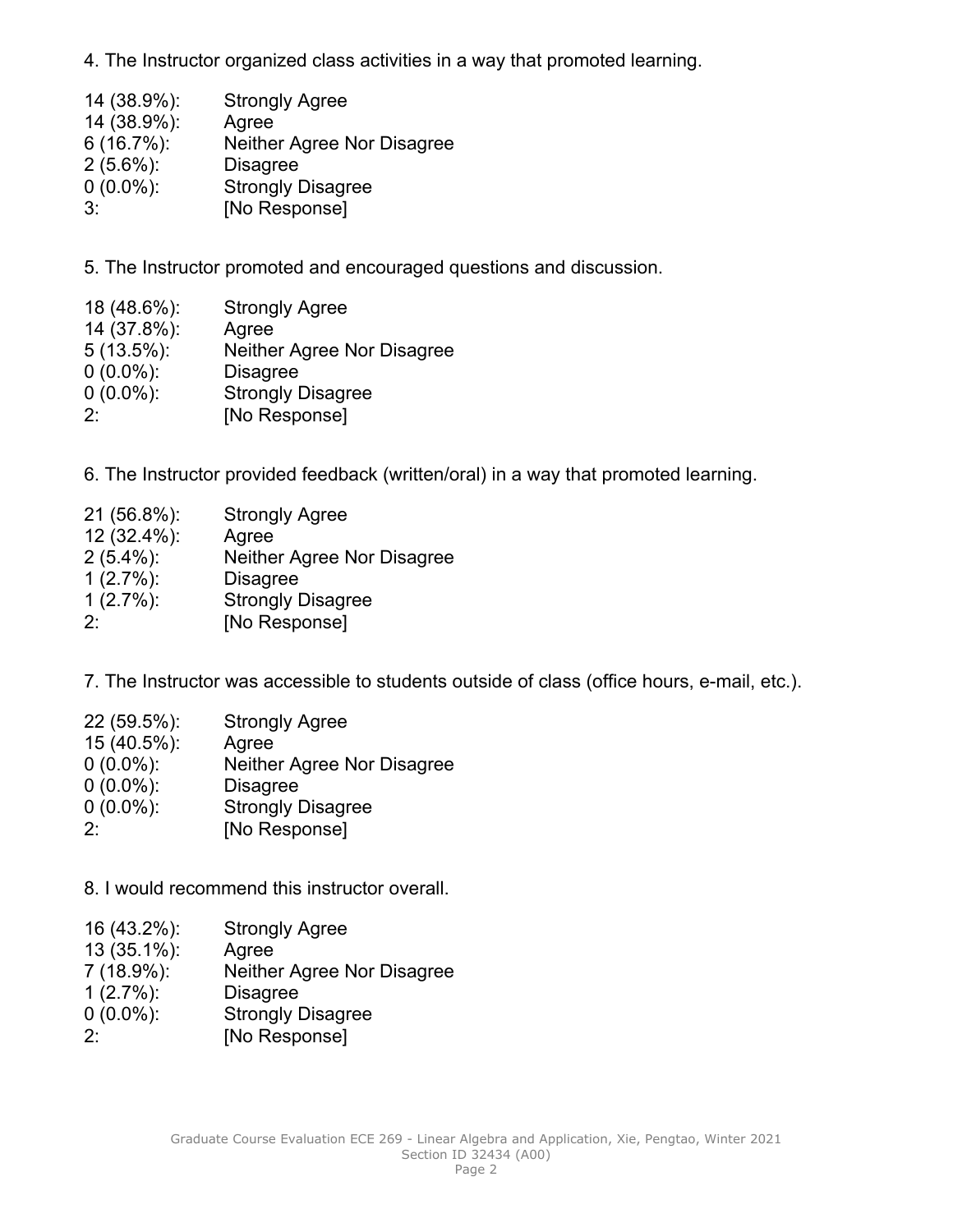9. What is your overall rating of the Instructor?

 (37.8%): Excellent (45.9%): Above Average (16.2%): Average (0.0%): Below Average (0.0%): Poor 2: [No Response]

10. General comments about the Instructor's performance *Please keep your comments constructive and professional, abiding by the Principles of Community*

- Although it's the first time giving the lecture, Prof.Xie performed very hard and impressive, thank you!
- At the beginning of the course, I guess this is just another mediocre course and I am just taking this for my degree units. However, as time goes by, Professor Xie does <sup>a</sup> great job turning around the course quality.
- Dr. Xie was an outstanding professor. He was very active in answering questions on piazza and provided us with everything we needed to understand the material and succeed in the course. I'm very thankful I was able to take his course.
- Great at answering everyone's questions, no matter how simple. Answer them very quickly too. Very accommodating and understanding of the students different backgrounds
- I felt we would be better off with more guidance on project work. We could not get some of our crucial ideas validated through reasoning. This could also be due to the nature of the subject.
- I have learnt <sup>a</sup> lot from this course. In my opinion, the instructor is very good because he provides some applications and solid knowledge.
- I think the course is great. More discussions would be even more helpful
- •It could be better if the final project is something directly related to linear algebra.
- •making progress
- prefer non pre-recorded audio because it's easy to lose focus. but since the instructor is sick, it's fine
- Prof. Xie is very knowledgable about Linear Algebra and its applications to machine learning. I found the lectures to be quite interesting.

One minor feedback is that Prof. could try to be more helpful during office hours. For example, it would be better to provide <sup>a</sup> high level overview of some concept instead of providing <sup>a</sup> link for further reading.

- Professor Xie did <sup>a</sup> very good job considering it was his first year of being <sup>a</sup> professor at UCSD, and he had to teach remotely on top of that! He was very helpful, and making tests not as weighted certainly reduced the pressure during these tough times.
- Professor Xie is responsive both during lecture and outside of class. He would provide learning material and explanation per student's request. He is willing to take suggestions on teaching the class from students.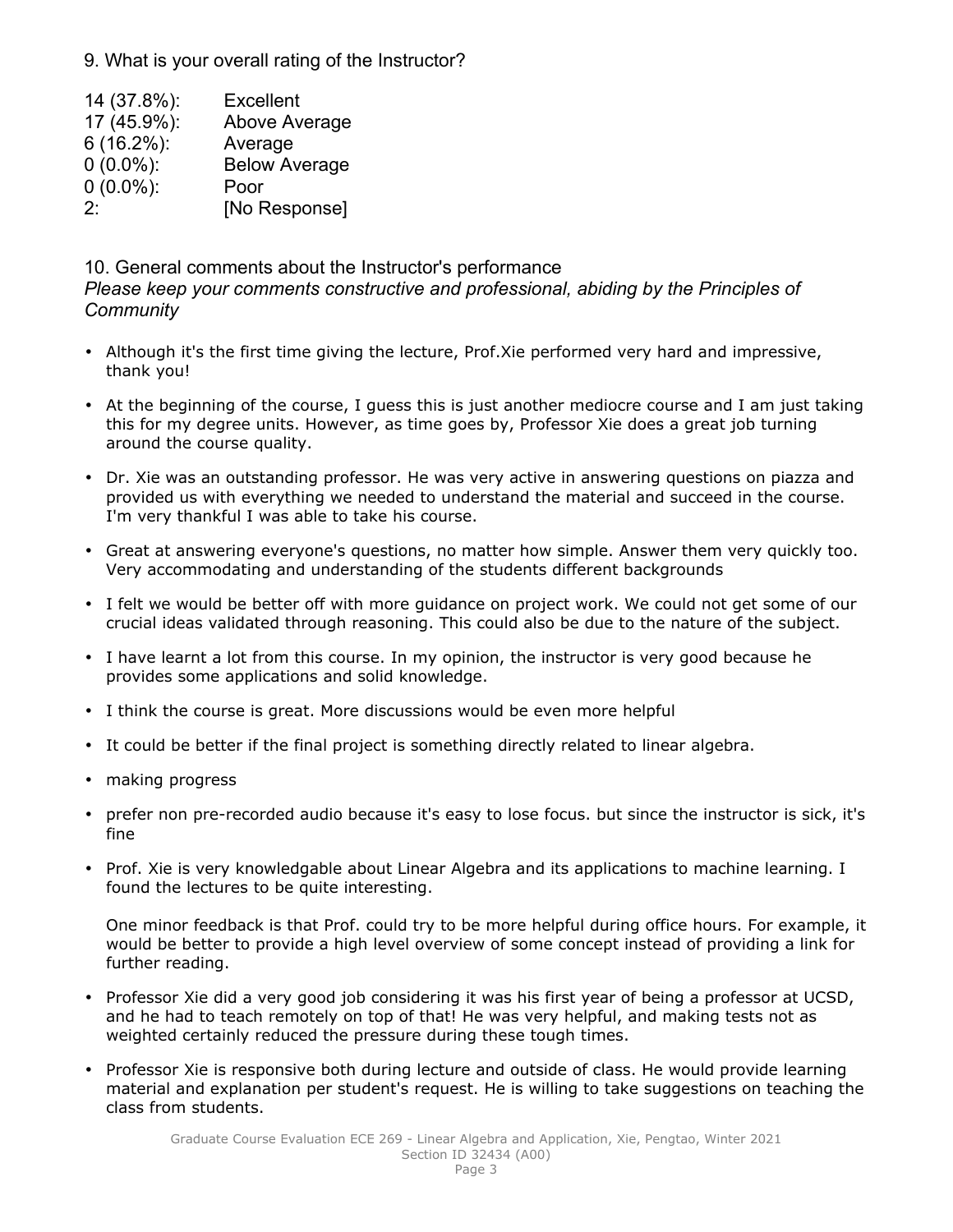- Professor Xie was well prepared and was interested in student's learning. I think some improvement can be made on the course content in terms of homework and slides, but I think considering that it was his first time teaching the course, it was good. I liked the content that was closer to real life applications which was cool, especially DPP.
- Responded appropriately and quickly to feedback, including giving real world applications and changing lecture style to accommodate remote learning.
- Somehow I just can't learn from him, might have to do with the online classes.
- The explanation for class material is not very clear to me.
- The instructor is good overall but is expected to be more familiar with the knowledge of linear algebra theory.
- The instructor provide moderate teaching quality.
- The online teaching do have <sup>a</sup> large impact on all of us, I believe the in person class in the future should be improved by <sup>a</sup> lot
- The only concern was that the course was <sup>a</sup> bit light-weight on rigor and less of proofs were taught.
- The Professor did come off as an expert in his field and was kind. You could tell he put <sup>a</sup> lot of preparation into his lectures.
- the professor was very open to student feedback and greatly improved the course throughout the quarter based on feedback
- Understands students' schedule can be busy

11. I would recommend this course overall.

| 14 (37.8%):   | <b>Strongly Agree</b>      |
|---------------|----------------------------|
| 15 (40.5%):   | Agree                      |
| $6(16.2\%)$ : | Neither Agree Nor Disagree |
| $2(5.4\%)$ :  | <b>Disagree</b>            |
| $0(0.0\%)$ :  | <b>Strongly Disagree</b>   |
| $2^{\cdot}$   | [No Response]              |

12. What is your overall rating of this course?

| 12 (32.4%):  | <b>Excellent</b>     |
|--------------|----------------------|
| 17 (45.9%):  | Above Average        |
| 7 (18.9%):   | Average              |
| $1(2.7\%)$ : | <b>Below Average</b> |
| $0(0.0\%)$ : | Poor                 |
| $2\cdot$     | [No Response]        |

### 13. What were the particular strengths of this course?

• <sup>a</sup> combination of linear algebra and the application in machine learning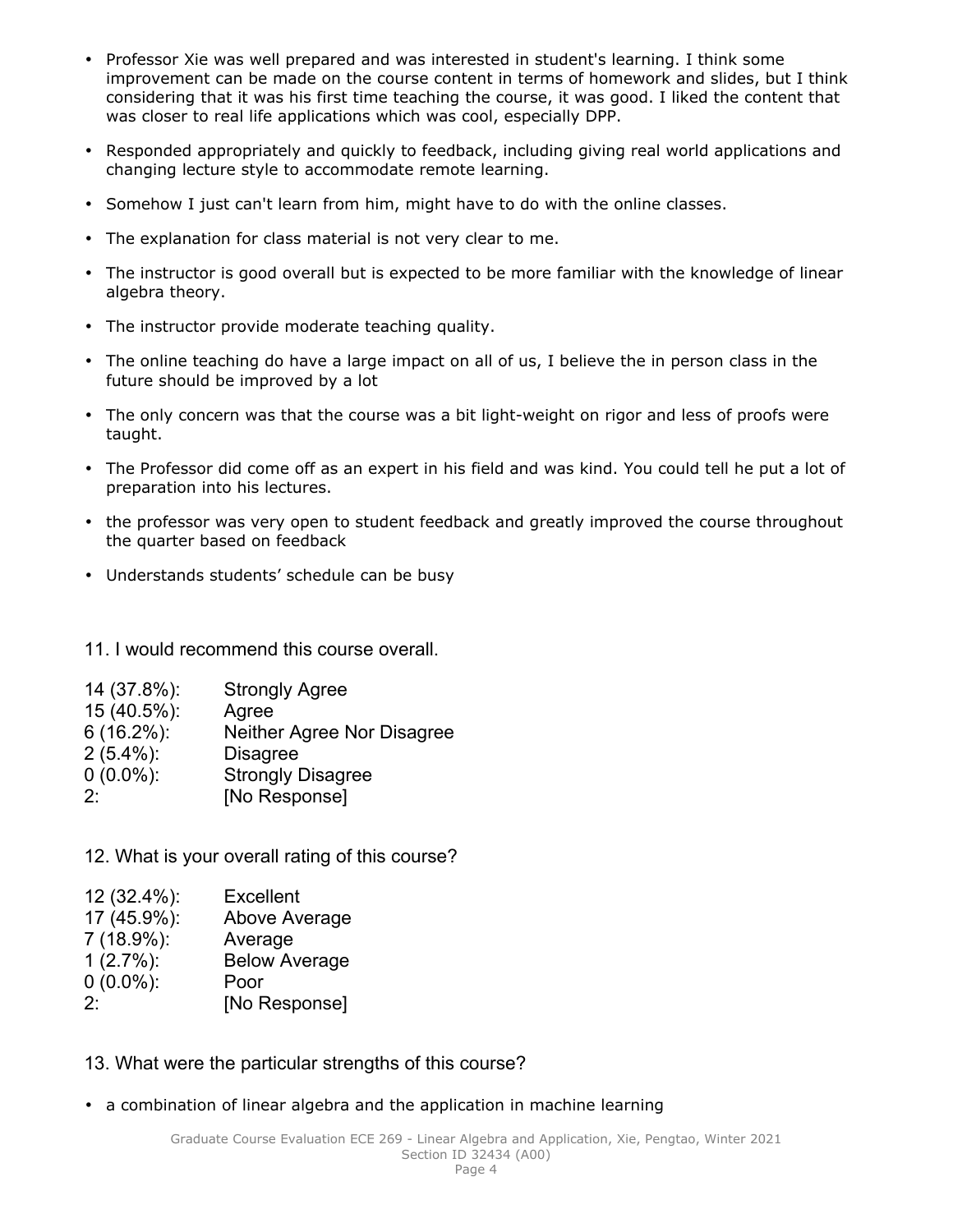- could do <sup>a</sup> project.
- •Course material is interesting and relevant to many areas of ECE/CSE
- Discussions sessions were good, all the syllabus and materials were given properly and in advance, and the instructor was active on piazza and via emails to answer queries promptly. All questions in homework and exams were exactly from content taught in class.
- Flexibility of the Project
- Great professor and TA team. Professor is open to feedback and always looking to improve
- Having <sup>a</sup> project component was <sup>a</sup> new part of the course compared to past years, and this was certainly good since we could apply things we have learned before into another project. The exams were fair, as well as his information on what to prepare for before the exams.
- I provide basis concepts of Linear Algebra
- I think the strength lied in the practical applications introduced during lectures. I liked the content in that regards.
- it's <sup>a</sup> fundamental class need to be studied by ECE students of all tracks
- •Linear algebra is essential for most research in signal processing and machine learning.
- •Nope
- •Organized, explained material well, actively asked for student feedback.
- •plenty of reference material, friendly and responsive professor and TAs
- Strongly related to practical problems.
- The instructor is super nice and willing to answer any questions during the class.
- • The lecture is clear and easy to understand, anything confusing will be solved either in class or later on other platforms.
- Very clear slides

14. What suggestions do you have for making this course more effective?

- However, <sup>a</sup> lot of students aren't really into deep learning projects if they are in other fields. There is <sup>a</sup> lot of linear algebra which builds the underlying frameworks of deep learning, but I feel as if it is hard to use your own research and apply it to students in <sup>a</sup> 10-week course. The class should either have <sup>a</sup> final project or <sup>a</sup> final exam as well - having both might be too overwhelming considering students might be enrolled in other heavy courses in the ECE department as well.
- Continue heavy emphasis on class projects to let students think creatively with Linear Algebra.
- hope to teach more theory in depth.
- • I am wondering about the relationship between linear algebra and the final project. If the instructor can establish more connection between course contents and the final project, that will be very awesome. Also, since there is another course named ECE285 which has the same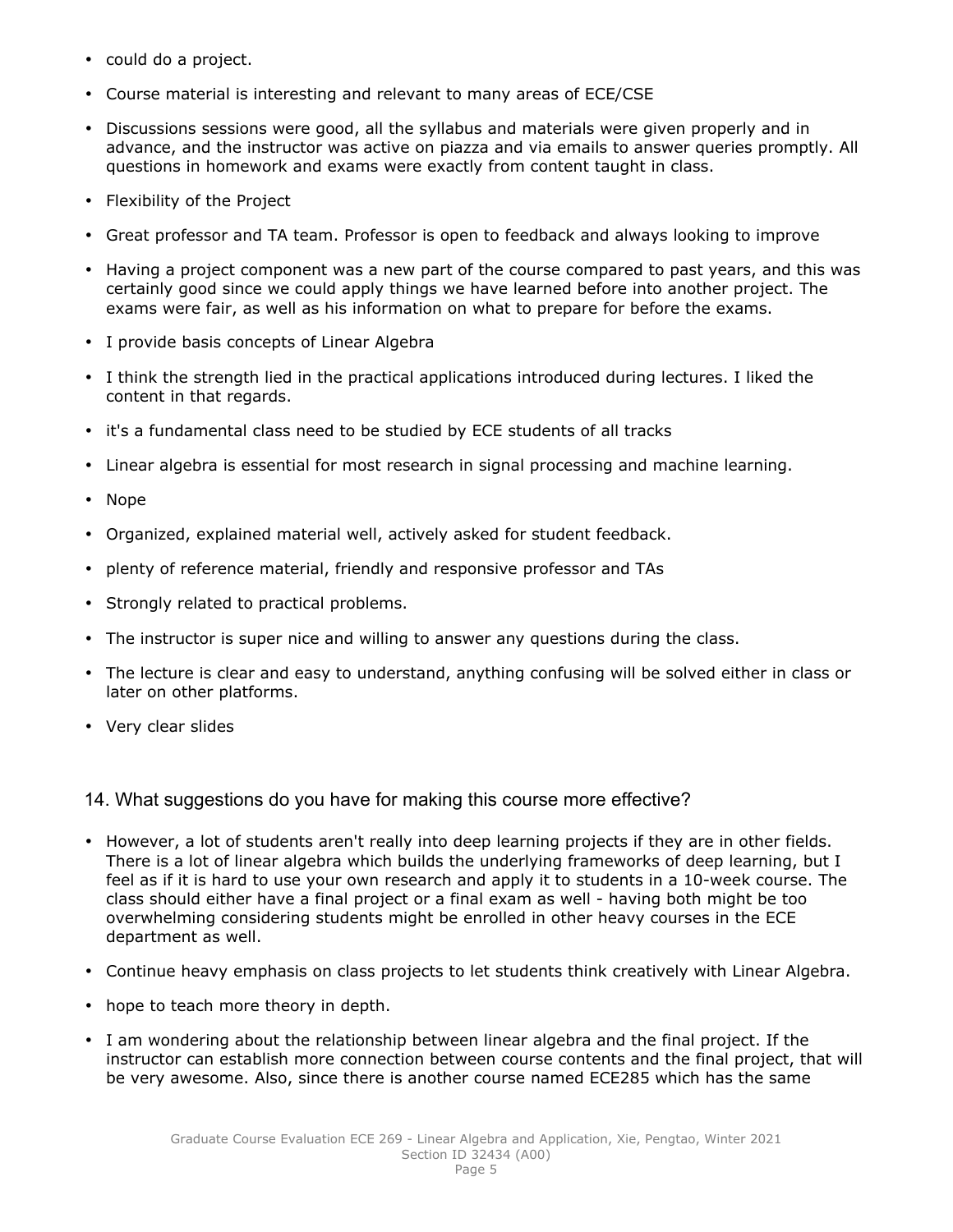example project, maybe the instructor needs to point out the difference between these two courses.

- I think it will work better if it's an in-person class.
- I think the homework could be <sup>a</sup> little more developed.
- It is <sup>a</sup> core curriculum course for my program yet none of the applications were related to topics in my program. It was all machine learning focused. I would have been fine with that if I knew it was going to be <sup>a</sup> machine learning class, but I felt like I missed out on diving deep into algorithm applications that are based on linear algebra in my field in this course. I think I probably would have gotten that experience if I took the other section instead.
- It will be helpful if more lecturing and guidance can be provided on the project.
- It would be nice if we could get more assistance for the project.
- Make homework more practical have <sup>a</sup> coding component or an application to real world problem instead of deriving rules.
- Maybe more help can be provided to help students perform projects directly related to linear algebra, and its weightage can be kept to around 20-30% instead of 50% and more proofs be taught in the lectures.
- More example and exercise during classes would be really helpful
- More explanation on the theory, and more examples will be great
- Professor can provide more guidance on team projects, perhaps by having 1 or 2 meetings with them and providing more detailed feedback
- The course provided some recommended projects for students. All are from the instructor's ongoing research projects. Though they are interesting topics to work on, my feel is that they are not highly relevant to course materials. Maybe the instructor can reconsider the recommended projects for students, especially those don't have deep background in machine learning.
- The lecturer can be more familiar with the lectures
- • The project throughout the course is not quite related to the course content. It might be more interesting if we have instructions on projects that directly uses what we have learned in the class.

#### 15. What one concept did you take from this class that will shape your future?

- always ask for feedbacks actively
- •Applications of linear algebra in machine learning
- •Basically doing supervised research with the course project.
- •Concepts of eigenvectors and applications to PCA and LDA.
- •Geometric interpretation of determinant and its application in determinantal point process
- I guess everything.